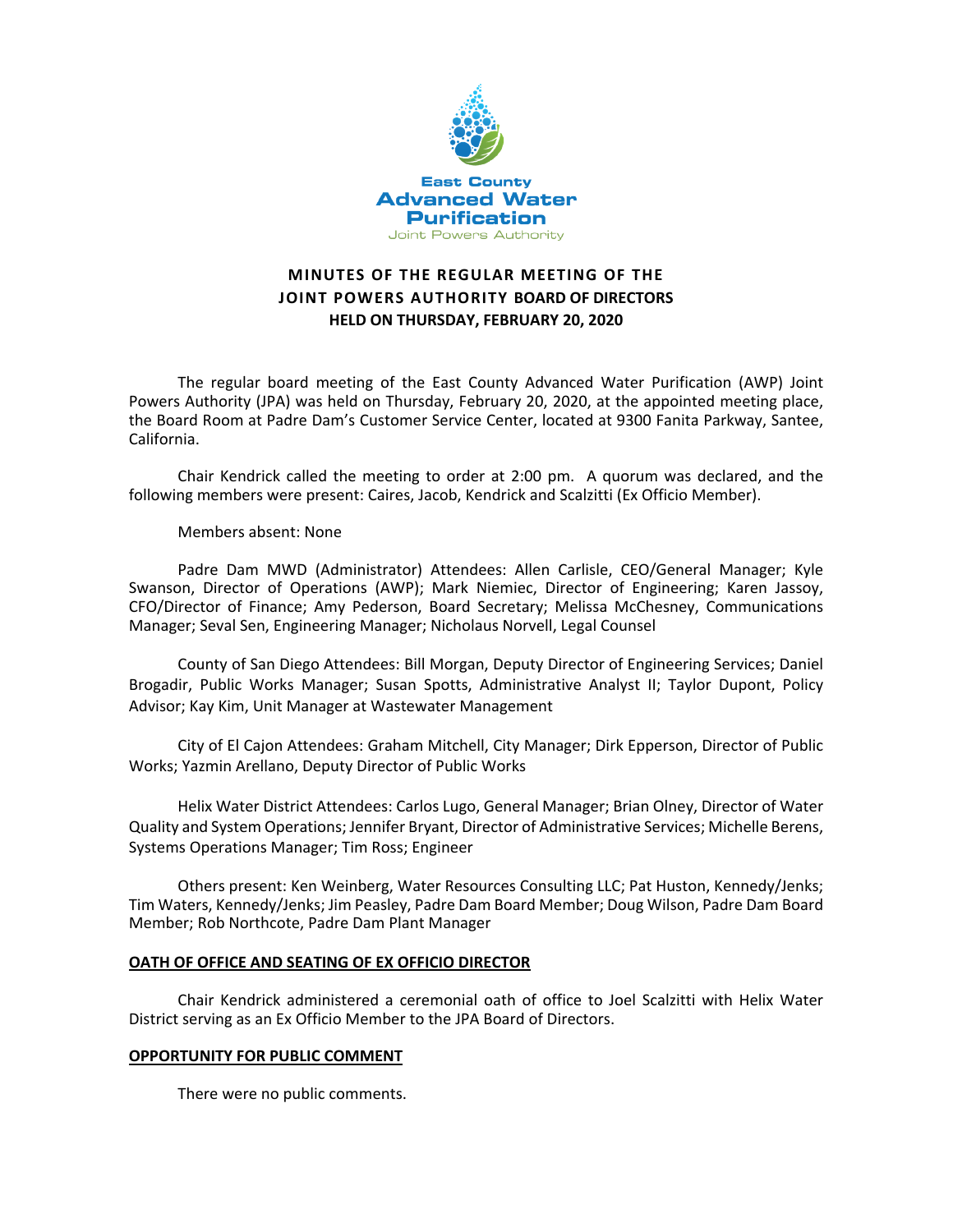#### **ITEMS TO BE ADDED, WITHDRAWN, OR REORDERED ON THE AGENDA**

There were no items to be added, withdrawn, or reordered at this time.

#### **1. APPROVAL OF MINUTES**

On motion of Director Caires, seconded by Director Jacob, and unanimously carried, the minutes of the East County AWP JPA Formation Board Meeting of November 5, 2019 were approved as submitted.

#### **● ACTION AGENDA**

Items on the Action Agenda call for discussion and action by the Board. All items are placed on the Agenda so that the Board may discuss and take action on the item if the Board is so inclined.

### **2. EAST COUNTY ADVANCED WATER PURIFICATION INTERIM BUDGET**

Karen Jassoy, CFO/Director of Finance for Padre Dam, summarized the interim budget provided in the agenda package for the period since the JPA's formation, November 1, 2019 through June 30, 2020.

On motion of Director Caires, seconded by Director Jacob, and unanimously carried, the Board adopted an interim budget totaling \$8,061,752 which covers the term beginning November 1, 2019 through June 30, 2020.

## **3. CLEAN WATER STATE REVOLVING FUND LOAN APPLICATION FOR THE EAST COUNTY REGIONAL REUSE PROGRAM - APPROVAL OF RESOLUTIONS**

Karen Jassoy, CFO/Director of Finance for Padre Dam, stated Padre Dam submitted a new Clean Water State Revolving Fund (SRF) application on behalf of the JPA on December 13, 2019 for a total of \$594 million in order to account for increased costs due to changes in Phase 1 of the Project. She explained the intention is to expand on a previously awarded loan of \$101 million and reviewed the resolutions required by the State of California Department of Water Resources Control Board in order to apply for the loan.

On motion of Director Jacob, seconded by Director Caires, and unanimously carried, the Board approved the following:

- 1. The Board adopted Resolution 2020-01, authorizing the JPA to enter into a Reimbursement Agreement with the California State Water Resources Control Board (SWRCB).
- 2. The Board adopted Resolution 2020-02, authorizing the Interim Administrator's General Manager to enter into a Financial Assistance Agreement with the SWRCB.

### **4. SOLE SOURCE PROCUREMENT FOR PERMITTING SUPPORT CONSULTANT SERVICES**

Mark Niemiec, Director of Engineering & Planning for Padre Dam, kicked off this item indicating the next two agenda items are requesting sole source procurement for professional services and explained as a general rule, sole sourcing is not the preferred method to procure services and staff understands there is sensitivity in using this method. However, based on analysis of these two items and legal review, staff have come to the conclusion that in this instance it is appropriate and advantageous for the JPA to sole source. Given the Project is schedule driven, sole sourcing, in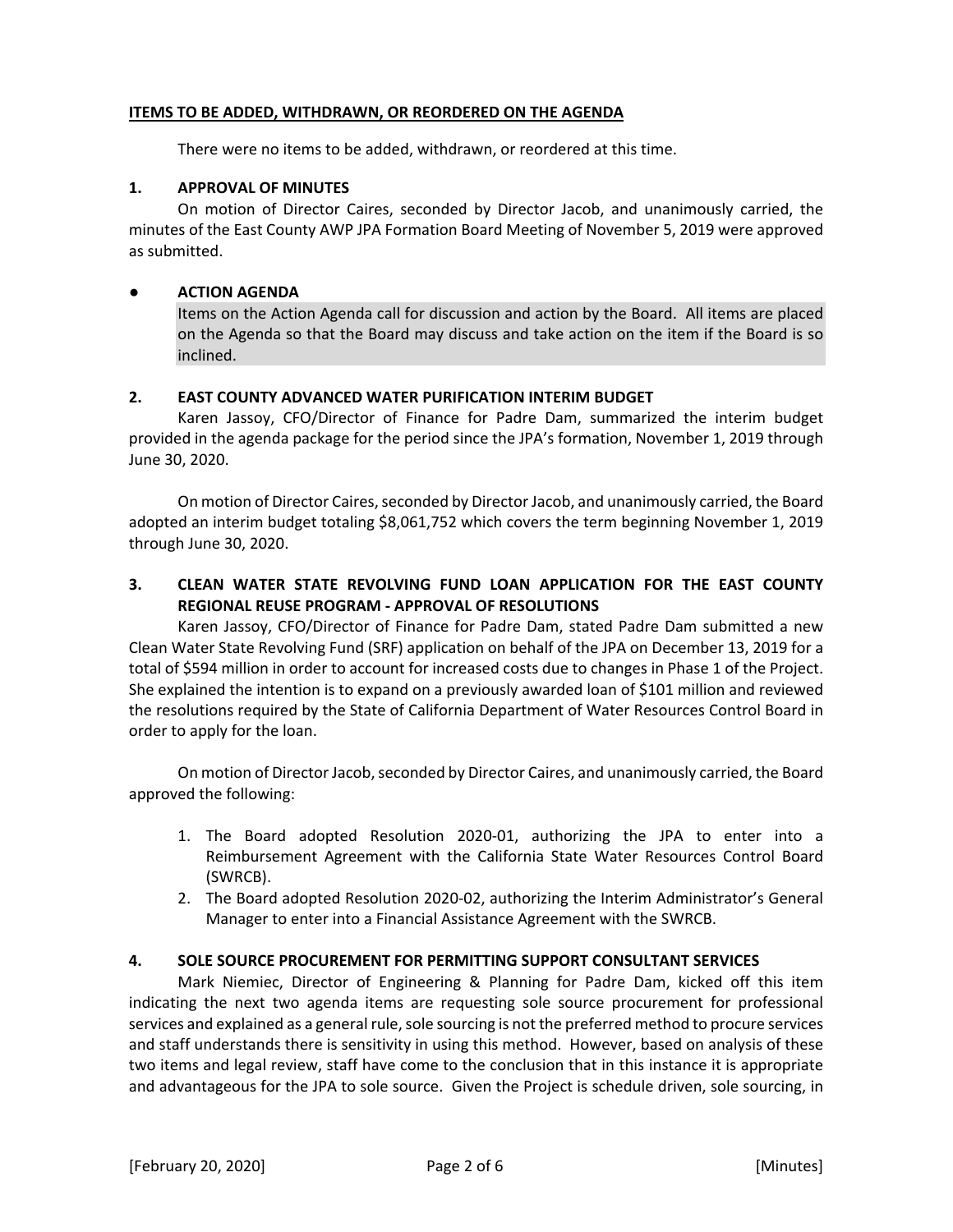this case, provides Project efficiencies and benefits to the JPA in both regulatory and financial aspects.

Seval Sen, Engineering Manager, reviewed the need for long-term permitting support services and the reasons why the sole source procurement with Trussell Technologies is necessary. She described Trussell Technologies' expertise, experience with similar projects and history with the East County AWP project; explained the risks involved with educating a new consultant; and stated that alternative providers will not produce an advantage to the JPA.

She described the scope of services and the cost for year one of the six year contract, indicating future year costs will be determined each fiscal year.

Director Jacob thanked staff for providing the justification for the sole source procurement and stated she normally prefers a competitive process however she understands the reasoning for using sole source in this situation.

On motion of Director Jacob, seconded by Director Caires, and unanimously carried, the Board determined, based on the staff report, that competitive procedures would not produce an advantage to the JPA; authorized the Interim Administrator to execute a professional services agreement with Trussell Technologies Inc. to provide permitting and regulatory compliance support services for the East County Advanced Water Purification Project for a six-year term between Fiscal Years 2020 and 2026, including first year work (Fiscal Year 2020) for an amount not to exceed \$48,857; and authorized the Interim Administrator to modify the agreement up to an additional \$4,886 (10 percent) of the FY 2020 services amount for contingencies.

### **5. SOLE SOURCE PROCUREMENT FOR CONSULTANT SUPPORT SERVICES FOR THE WATER INFRASTRUCTURE IMPROVEMENTS FOR THE NATION (WIIN) ACT GRANT APPLICATION**

Seval Sen, Engineering Manager, explained the process to apply for the Title XVI Grant Fund and stated Woodard & Curran has prepared every grant application for the East County AWP Project in the past. She stated the East County AWP Project has thus far received \$16.5M in Title XVI Grant Funding and the Project is expected to reach the grant maximum with the FY 2020 application.

Ms. Sen provided the rationale for sole source procurement, stating Woodard & Curran have extensive knowledge and background information on the East County AWP Project, the learning curve for a new consultant would result in significant risks to submitting the FY 2020 application timely and use of competitive procedures would not result in an advantage to the JPA.

In closing, she summarized the scope of services which includes preparing six funding application packages and meeting strict deadlines.

On motion of Director Caires, seconded by Director Jacob, and unanimously carried, the Board determined, based on the staff report, that competitive procedures would not produce an advantage to the JPA; and authorized the Interim Administrator to execute a professional services agreement with Woodard & Curran to provide support services for the Water Infrastructure Improvements for the Nation (WIIN) Act Grant funding application to the East County Advanced Water Purification Project for a five-year term between Fiscal Years 2020 and 2025 for an amount not to exceed \$164,587.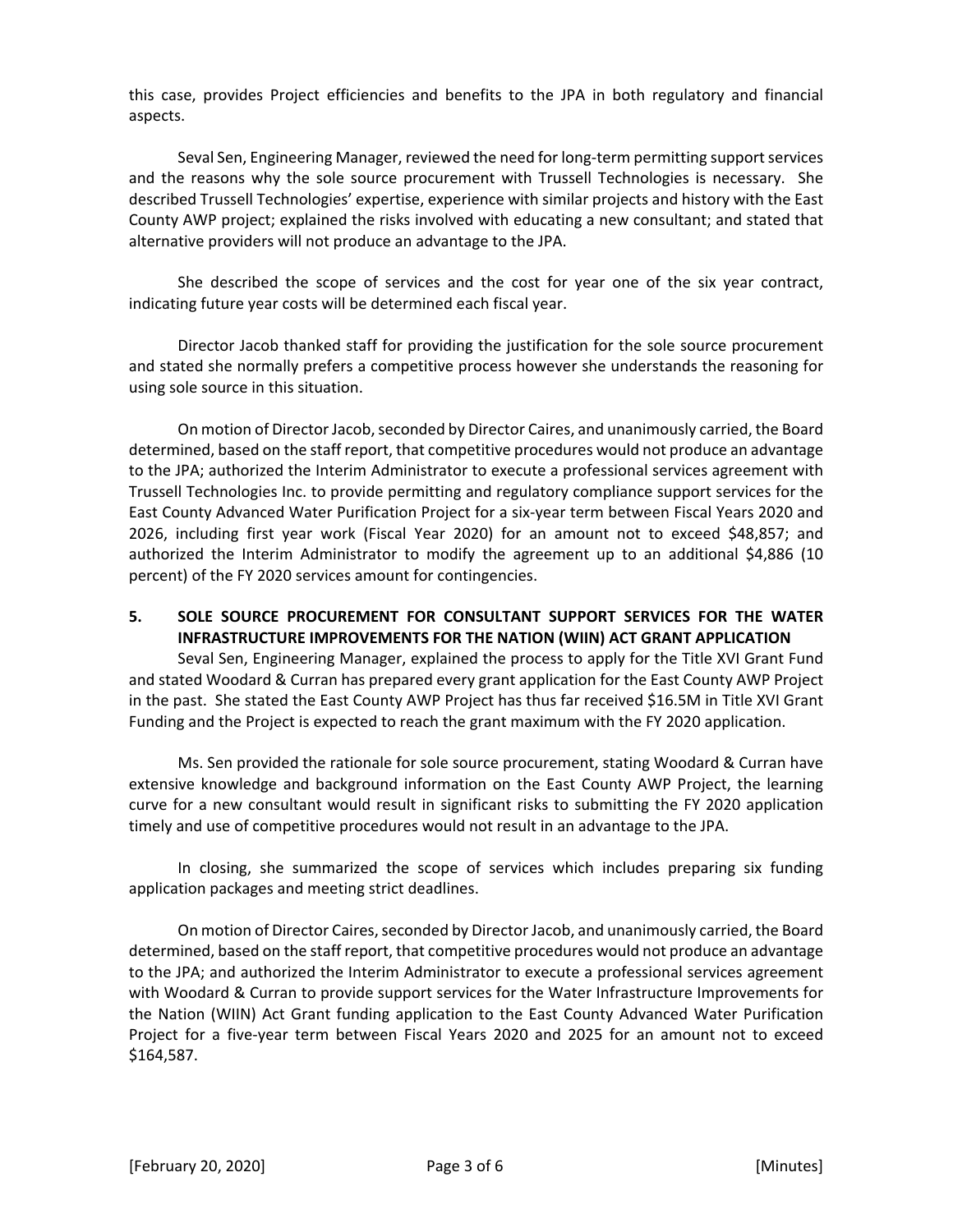# **6. AUTHORIZATION TO RELEASE REQUEST FOR PROPOSALS (RFP) TO SHORT-LISTED PROPOSERS FOR PACKAGE 1 AND PACKAGE 2 FOR THE EAST COUNTY ADVANCED WATER PURIFICATION PROJECT**

Mark Niemiec, Director of Engineering & Planning for Padre Dam, reviewed the cost estimate and project details for each package. Additionally, he reviewed the Progressive Design-Build Procurement process and timeline for Package 1 and 2 and provided a summary of where each package is in the process.

Responding to Board questions, Mr. Niemiec stated Package 1 received seven Statements of Qualifications (SOQ), of which the evaluation committee (made up of members from all project partners) shortlisted three proposers to receive the RFP, and Package 2 is anticipated to receive seven or eight SOQs. Additionally, he answered questions regarding the evaluation process.

On motion of Director Jacob, seconded by Director Caires, and unanimously carried, the Board authorized the Interim Administrator to release the RFP to the short-listed proposers for Package 1 consisting of the Water Recycling Facility, Advanced Water Purification Facility, Visitor's Center, Product Water Pump Station, Solids Handling Facilities, and Extended Facility Commissioning and Package 2 consisting of the Advanced Water Purification Pipeline, Dechlorination Facility, and Lake Jennings Reservoir Inlet.

# **7. RESOLUTION CONSIDERING THE MITIGATED NEGATIVE DECLARATION FOR THE EAST COUNTY ADVANCED WATER PURIFICATION (AWP) PROJECT UNDER THE CALIFORNIA ENVIRONMENTAL QUALITY ACT AND ADOPTING A MITIGATION MONITORING AND REPORTING PROGRAM AND APPROVING THE PROJECT**

Mark Niemiec, Director of Engineering & Planning for Padre Dam, described the Mitigated Negative Declaration (MND) analysis and process performed by Padre Dam, as well as the public review and outreach process.

On motion of Director Caires, seconded by Director Jacob, and unanimously carried, the Board approved Resolution 2020-03, considering the Mitigated Negative Declaration (SCH #2018091029) for the East County AWP Project under the California Environmental Quality Act, adopting a Mitigation Monitoring and Reporting Program and approving the Project; and approved filing of the Notice of Determination for the Mitigated Negative Declaration for the East County Advanced Water Purification Project.

### **8. AMENDMENTS THE EAST COUNTY AWP JPA'S POLICIES AND PROCEDURES MANUAL**

Amy Pederson, Board Secretary, provided an overview of policy amendments described in detail in the agenda package.

On motion of Director Jacob, seconded by Director Caires, and unanimously carried, the Board approved the following:

- 1. Adopted Ordinance 2020-01, amending the JPA's Policies and Procedures Manual as proposed in Exhibit A to include:
	- a) Adopting and establishing General Provisions as Chapter 1;
	- b) Adding the JPA's Bylaws adopted on November 5, 2019 as Chapter 2;
	- c) Adopting and establishing a Debt Management Policy and Disclosure Policy as Chapters 3 and 4 respectively; and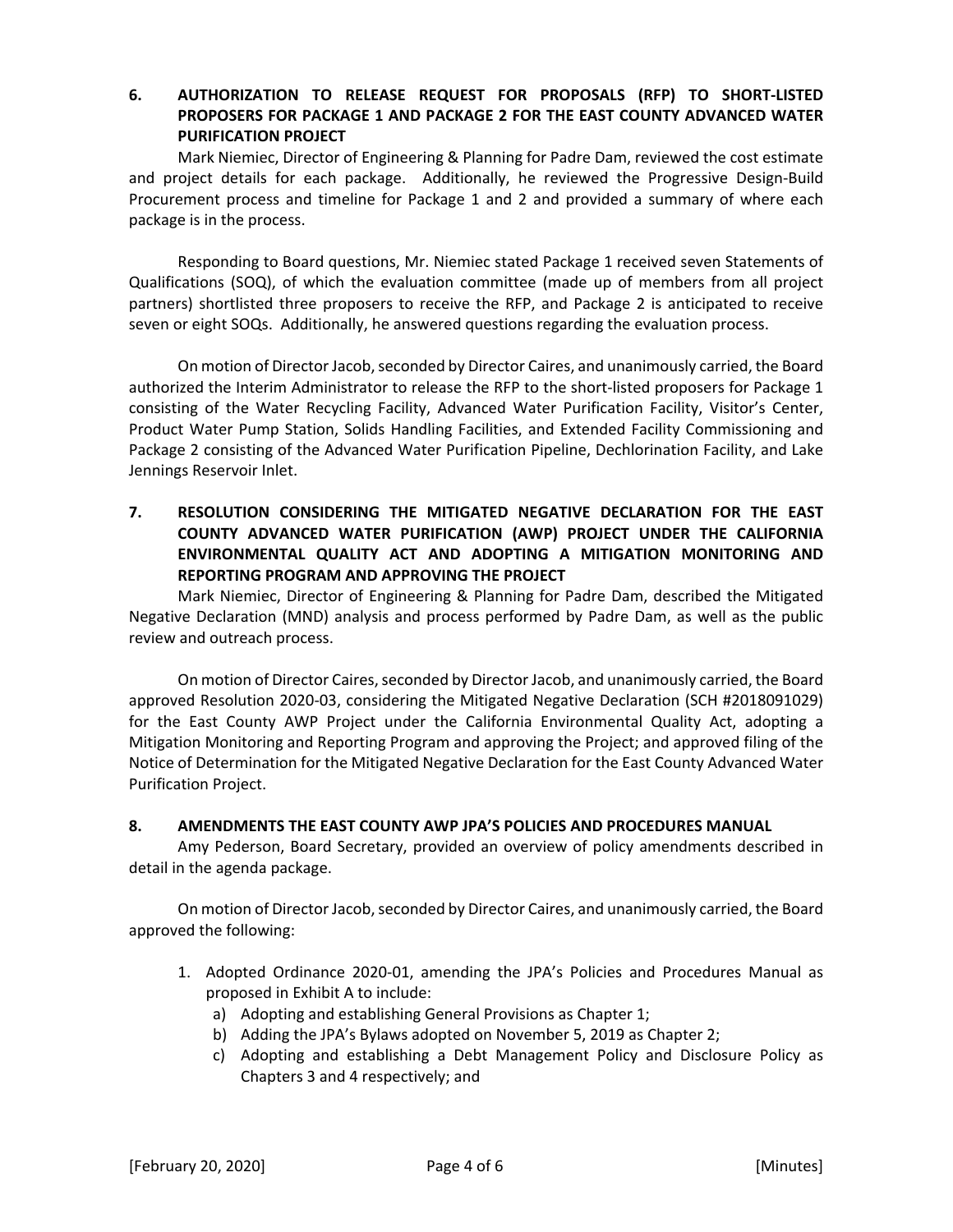- d) Renumbering the Contract Policies and Procedures and Alternative Delivery Projects Conflict of Interest Policy as Chapters 5 and 6 respectively.
- 2. Adopted Resolution 2020-04, establishing Real Property Policy as Chapter 7.
- 3. Adopted Resolution 2020-05, establishing the JPA's Conflict of Interest Code as Chapter 8.

# **9. ASSIGNMENT TO THE JPA OF PROFESSIONAL SERVICE AGREEMENTS RELATED TO WORK PERFORMED ON THE EAST COUNTY AWP PROJECT**

Amy Pederson, Board Secretary, explained this item is follow up to action taken by the JPA Board at its formation meeting to become a party to the Interim Funding Agreement (IFA) for the purpose of taking over from Padre Dam performance of the interim work and expenditures for Interim Development costs covered under the IFA. She summarized three existing contracts covered under the IFA and requested the Board accept assignment to the JPA.

On motion of Director Jacob, seconded by Director Caires, and unanimously carried, the Board approved the following:

- 1. Assignment to the JPA of the Professional Service Agreements related to work performed on the East County AWP Project, and included in the Interim Funding Agreement, between Padre Dam and the following firms: 1) Kennedy/Jenks Consultants for Professional Engineering Services; 2) Clean Energy Capital (CEC) for financial services; 3) Nossaman, LLC for specialty legal services related to the alternative delivery for the project.
- 2. Authorized the Interim Administrator, on behalf of the JPA, to execute such instruments or agreements as are necessary to accomplish the above assignments.

# **10. CONFLICT WAIVER FOR LEGAL REPRESENTATION BY BEST BEST & KRIEGER (BBK) RELATED TO THE EAST COUNTY ADVANCE WATER PURIFICATION PROGRAM (AWP PROGRAM)**

Allen Carlisle, Padre Dam General Manager, explained BBK is the legal representative for Padre Dam, Helix and now interim legal counsel for the JPA, stating BBK is not prohibited from serving each entity but is requiring each entity sign a consent waiver. He informed the Board Padre Dam and Helix have already signed a prior consent waiver and will request approval from each of their respective Board for this waiver as well.

A brief discussion followed in which Nicholaus Norvell, Interim Legal Counsel, explained each agency has a different legal representative and they work together as they would with any other counsel from member agencies.

On motion of Director Jacob, seconded by Director Caires, and unanimously carried, the Board authorized the JPA Chair to execute the informed written consent in order for BBK to represent the East County AWP JPA, Padre Dam Municipal Water District, and Helix Water District.

# **● REPORTS**

The following items are reports and are placed on the Agenda to provide information to the Board and the public. There is no action called for on these items. The Board may engage in discussion upon which a specific subject matter is identified but may not take any action other than to place the matter on a future agenda.